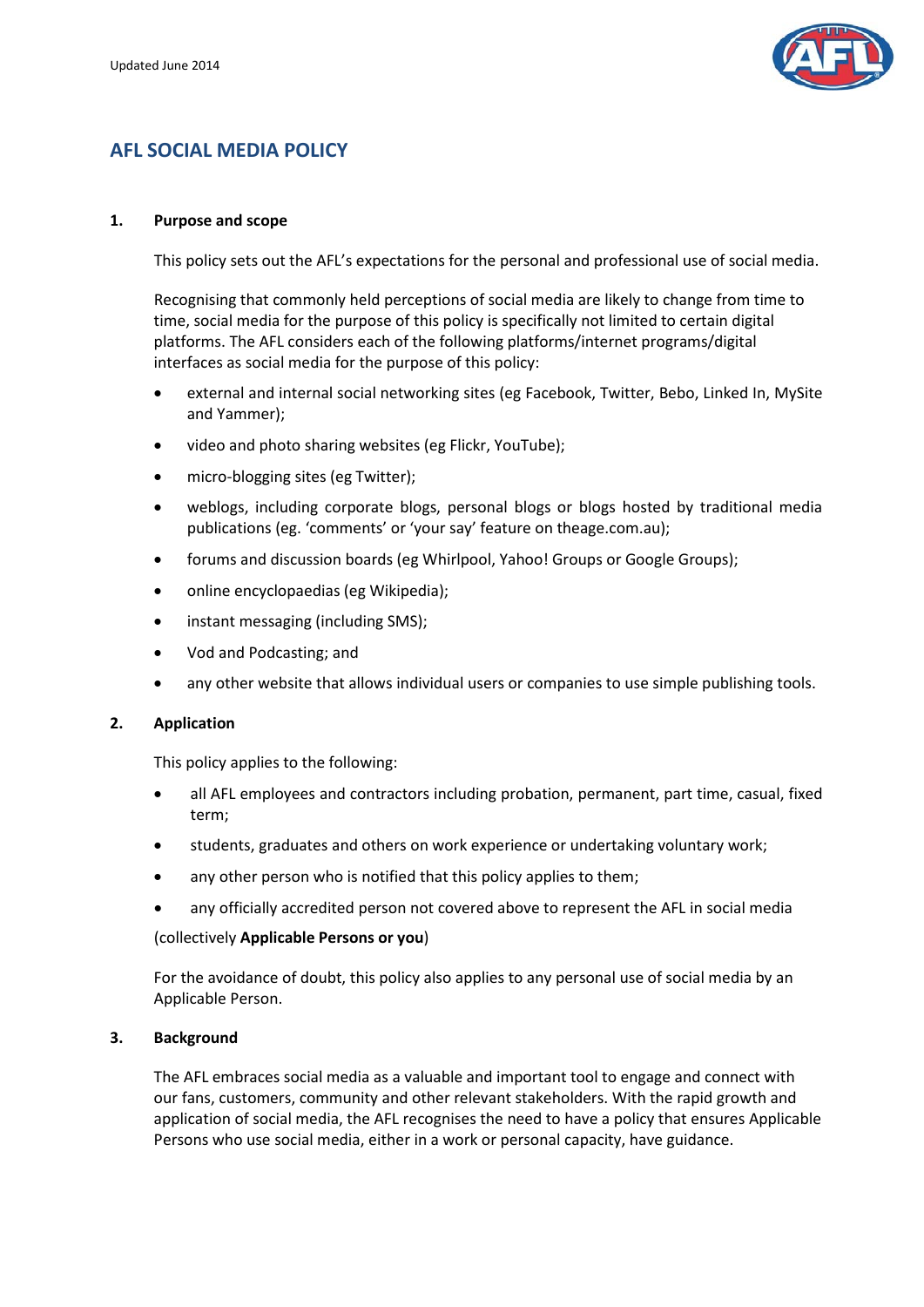

It is important for Applicable Persons to understand that the content you post on social media can have serious ramifications for the AFL, its people, corporate partners, broadcast partners or other related organisations and individuals. When you speak on social media, it's essentially the same as speaking on a megaphone in the middle of a stadium; everyone can see and hear you. In addition, comments may be mistakenly attributed to the AFL in some circumstances. It is therefore important that you always think twice before posting.

This policy is designed to assist you in using good judgement to post appropriate content on social media that works for us and for you. The policy covers the practical do's and don'ts when you are posting content on social media, including images you choose to accompany any social media content you may publish.

## **4. Consequences Of breach**

Non-compliance of this policy is a breach of your employment or contractual obligations. It may also constitute sexual harassment, discrimination, or some other contravention of the law.

A breach of this policy may result in disciplinary action by the AFL which could include termination of your employment or contract.

Where inappropriate use under this policy constitutes a breach of any law, action may also be taken in accordance with that law.

## **5. Quick tips: review this checklist every time you use social media**

Before using social media, ask yourself the following questions:

- Would I want my manager, team, family or friends to see this?
- Would I regret my actions?
- Could it limit my career?
- Am I revealing any sensitive or confidential information?
- Could this negatively impact the AFL brand or the brand of a related organisation such as an AFL corporate or broadcast partner?

## **6. Do**

When using social media, do:

- respect others' privacy and seek permission before mentioning them in a post (through text or image);
- ensure that content you publish is factually accurate and complies with relevant AFL policies, particularly those relating to confidentiality, privacy and disclosure;
- expressly state on all postings relating to AFL (identifying you as an AFL employee, or where you may be identified as an AFL employee) the stated views are your own and are not those of the AFL;
- be polite and respectful to all people you interact with;
- adhere to the Terms of Use of the relevant social media platform/website, as well as copyright, privacy, defamation, contempt of court, discrimination, harassment and other applicable laws; and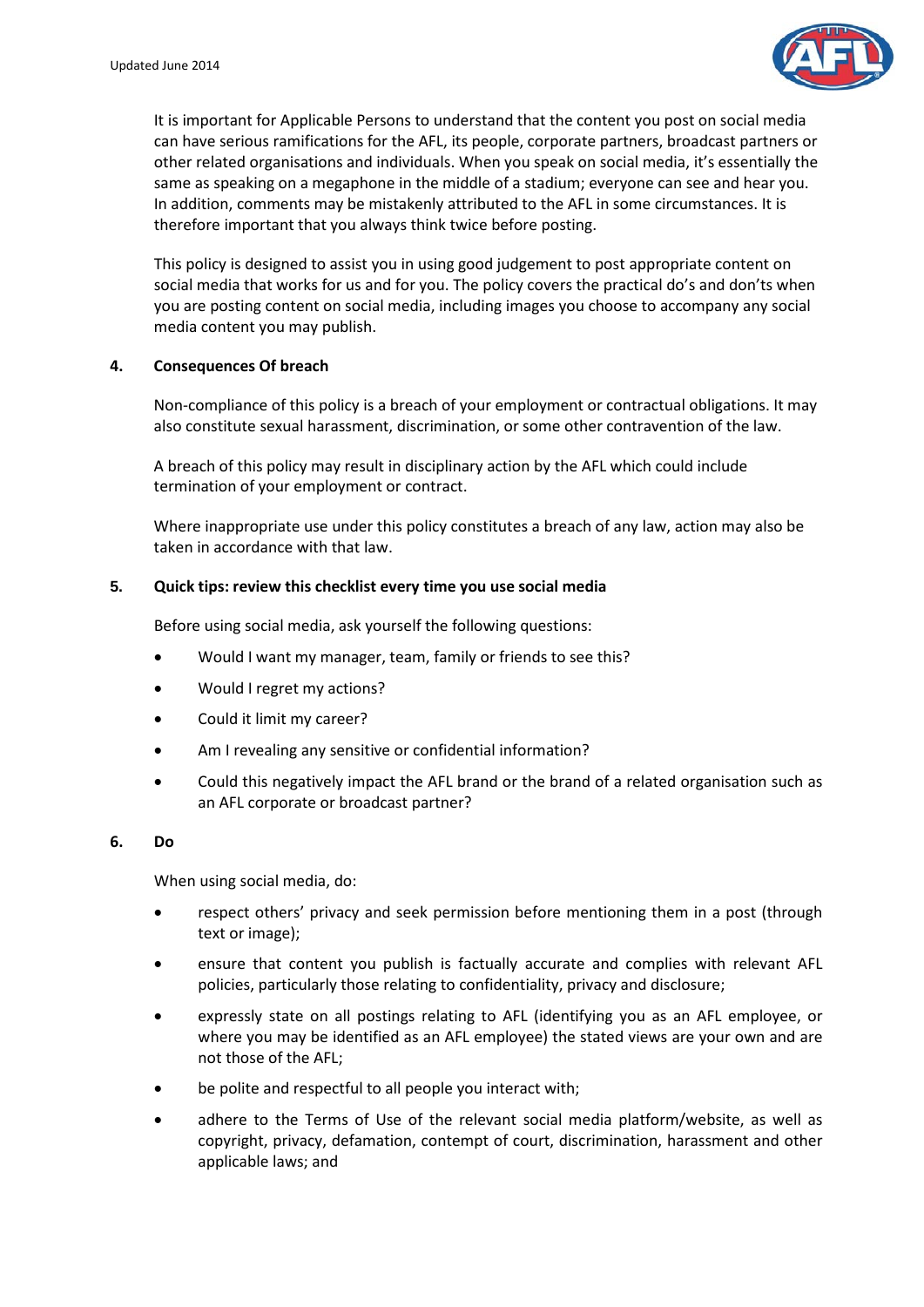

adhere to the AFL's Privacy Policy, Member Protection Policy, Internet, Email and Electronic Messaging Policy.

## **7. Do not**

When using social media, do not:

- talk negatively about the AFL, its employees, its competitors, corporate partners, broadcast partners, sponsors, or customers/fans or any other related organisation;
- bring the AFL's brand and reputation into disrepute;
- post or release any AFL information or material (images or comments) prior to its official launch or announcement by an authorised AFL representative in the public domain;
- Post or release any material on or use social media in relation to internal AFL events or functions such as staff meetings, Christmas parties or post Grand Final Monday;
- use or disclose any confidential information or personal information obtained in your capacity as an employee/contractor of the AFL;
- misrepresent a personal view as that of the AFL;
- plagiarise or breach copyright of other people when using material;
- excessively use social media platforms in a work or non-work capacity during work hours;
- make promises or statements regarding the AFL's operations which are not true;
- post material that is offensive, obscene, disparaging, defamatory, threatening, harassing, bullying, discriminatory, hateful, racist, sexist, infringes copyright, constitutes a contempt of court, breaches a court suppression order, or is otherwise unlawful;
- imply that you are authorised to speak as a representative of the AFL, nor give the impression that the views you express are those of the AFL;
- think that linking to, linking, forwarding or referencing posts, articles, blogs, images, videos, views or opinions of other waives or abrogates any of your obligations under this policy;
- use your AFL email address or AFL logos/insignia that may give the impression of official support or endorsement of your personal comment; and
- use the identity or likeness of another employee, contractor or other member of the AFL.

## **8. Official AFL Spokesperson**

To ensure a consistent and controlled approach, only a limited number of AFL employees are authorised to speak to the media on behalf of the AFL. This also applies to representing the AFL on social media.

Before engaging in social media as a representative of the AFL, you must be formally authorised to comment the CEO and Corporate Affairs Manager.